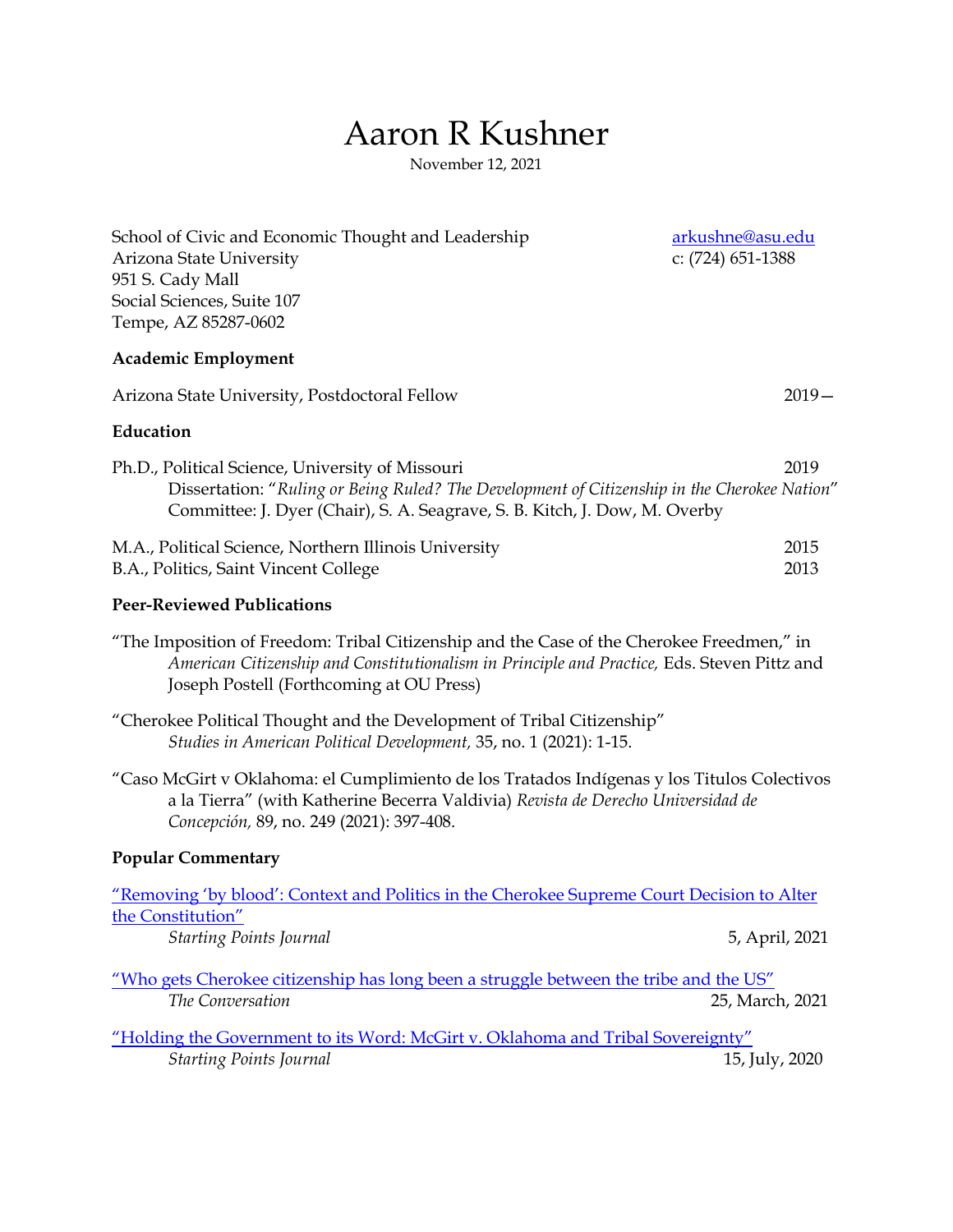| "Parasites: Montesquieu on the End of Civic Virtue in a Republic"                                     |               |
|-------------------------------------------------------------------------------------------------------|---------------|
| PopMatters                                                                                            | 29, Apr, 2020 |
| "Republicanism - A Going Concern"                                                                     |               |
| <b>Starting Points Journal</b>                                                                        | 3, Sep, 2019  |
| "No, Term Limits Won't #DrainTheSwamp. We did the Research." (with Jordan Butcher)<br>The Monkey Cage | 8, May, 2018  |
| <b>Manuscripts in Submission</b>                                                                      |               |
| "Citizenship and the Good Life: Cherokee and American Regimes in Conflict"                            |               |

Co-authored with Stephen Clouse *Under Review, Comparative Political Theory*

## **Manuscripts in Preparation**

#### Book Manuscript in Progress

On the Good Life: The Development of Tribal Citizenship in the Cherokee Nation

#### Articles in Progress

- "Mythology and Regime: A Case for Bringing Back Oral Traditions into the Study of Politics" Co-authored with Stephen Clouse
- "Impetuous Vortex: The Use and Abuse of Locke in the Debates over Indian Removal"
- "Adaptation: Using Liberal Institutions to House Indigenous Political Practices" Co-authored with Katherine Becerra Valdivia
- "Doomsday: Why Americans Are So Fascinated by the Apocalypse" Co-authored with Trevor Shelley

#### **Conference Presentations**

- "Aniyvwiya in America: The Paradox of Liberal Citizenship" (with Stephen Clouse) Midwest Political Science Association Conference (Chicago, IL), April 2021
- "Adaptation: Liberal Institutions, Indigenous Political Practices" (with Katherine Valdivia) Midwest Political Science Association Conference (Chicago, IL), April 2021
- "John Locke's Right to Immigration" (Invited to Participate with Luke Perez) American Political Science Association Conference (San Francisco, CA), September 2020
- "Written in Blood: Citizenship and the Cherokee Freedmen" (Invited to Participate) Western Political Science Association Conference (Los Angeles, CA), April 2020
- "Toward the Sitting Sun: Congress and the Development of Cherokee Citizenship" Midwest Political Science Association Conference (Chicago, IL), April 2019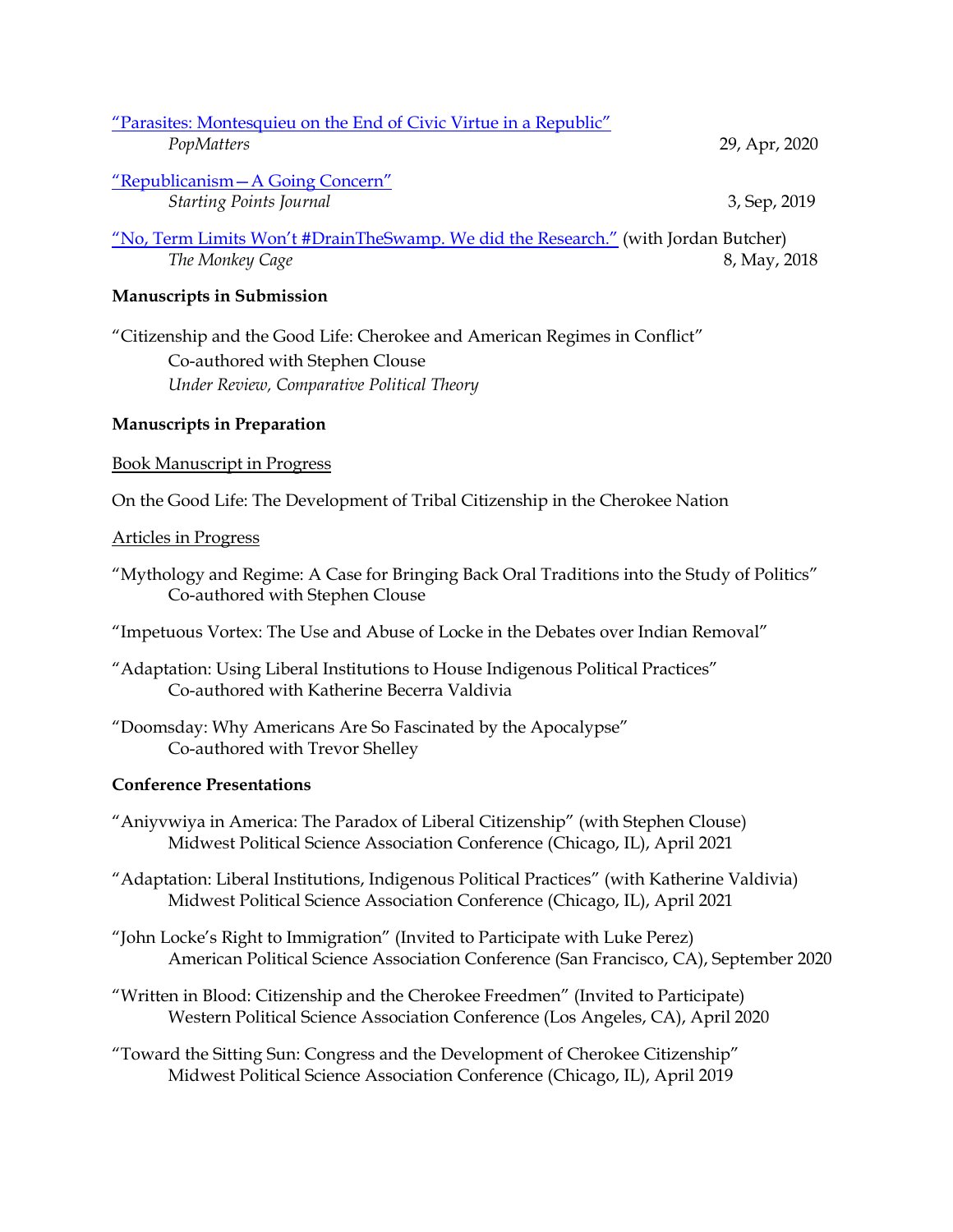"John Locke's Natural Right to Immigration" (with Luke Perez) Shawnee Trail Regional conference (Columbia, MO), March 2019

"Written in Blood: The Cherokee Freedmen and Developing Views of Citizenship" Southern Political Science Association Conference (Austin, TX), January 2019

"The Imposition of Freedom: Why the Cherokee Resisted Citizenship for their Former Slaves" Shawnee Trail Regional Conference (Colorado Springs, CO), April 2018

"Chutes and Ladders: How Ambition plays out in Term-Limited Legislatures" (with Jordan Butcher)

Southern Political Science Association Conference (New Orleans, LA), January 2018

"Reigning Together on the Same Soil: How Religion and Party Coexist for the Sake of Public Discourse"

Midwest Political Science Association Conference (Chicago, IL), April 2017

"The Fault in Our Founders: Political Parties and Participation in America" Midwest Political Science Association Conference (Chicago, IL), April 2016

## **Invited Talks & Public Lectures**

"Federal Indian Policy: An Outside Perspective" Universidad Católica del Norte (Antofagasta, Chile), October 2021

"Tribal Citizenship: The Development of an Idea" Mirabella at ASU Lecture Series (Tempe, AZ), July 2021

## **Teaching Experience as Instructor of Record**

## Arizona State University

| Great Ideas of Politics and Ethics<br>Great Debates in American Politics & Economics<br>Great Debates in American Politics & Economics, <i>icourse</i> | Spring 2022<br>Fall 2021, Fall 2020<br>Spring-A 2021, Fall-B 2020 |
|--------------------------------------------------------------------------------------------------------------------------------------------------------|-------------------------------------------------------------------|
| University of Missouri                                                                                                                                 |                                                                   |
| Freshmen Interest Group: Campaigns & Elections                                                                                                         | Fall 2017                                                         |
| Northern Illinois University                                                                                                                           |                                                                   |
| American Government and Politics                                                                                                                       | Spring 2016                                                       |
| <b>Elgin Community College</b>                                                                                                                         |                                                                   |
| Upward Bound Program                                                                                                                                   |                                                                   |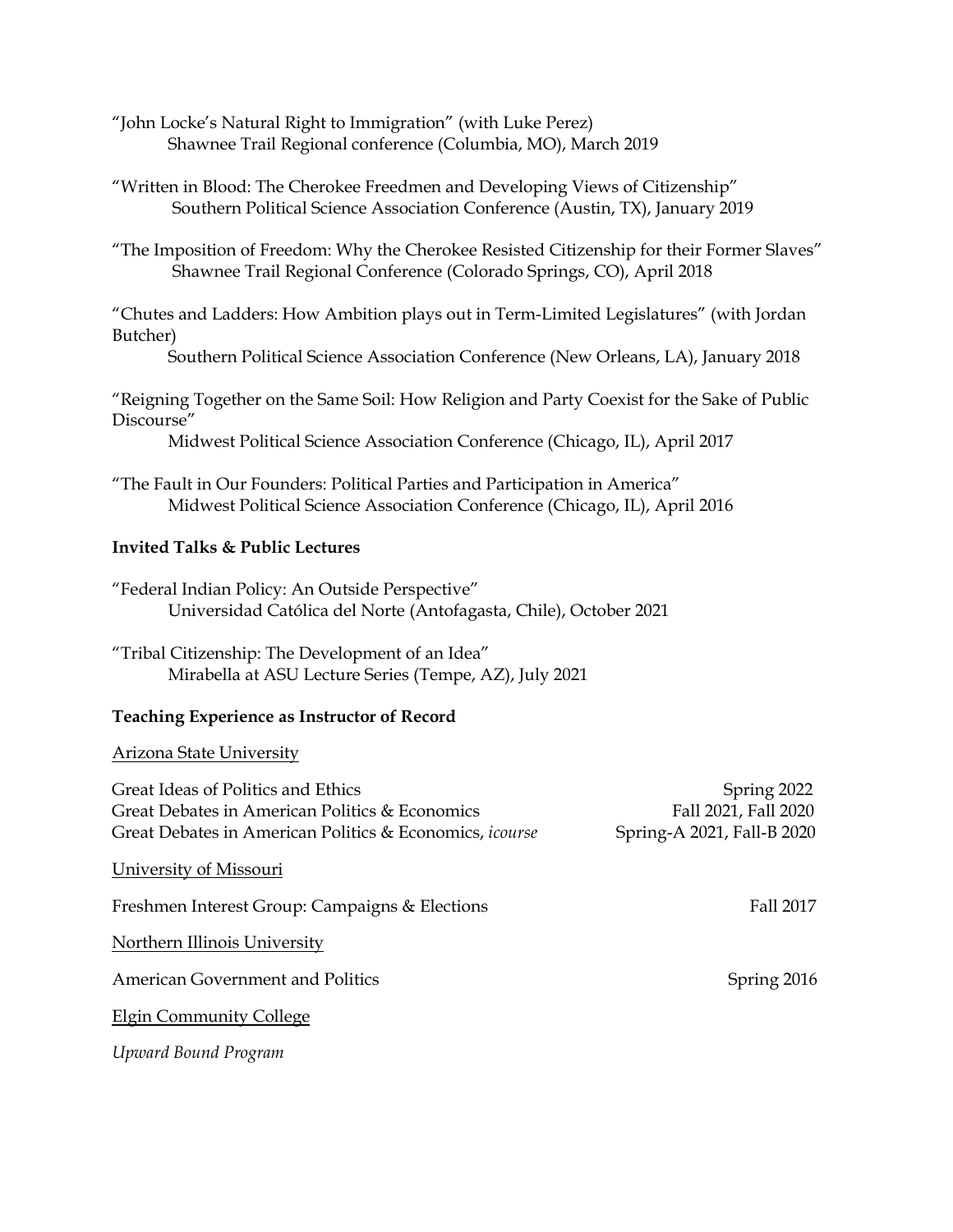#### **Teaching Experience as Assistant**

University of Missouri

Political Parties and Campaigns Fall 2016

Northern Illinois University

Democracy in America **Spring 2015** American Government Fall 2014, 2013 Public Policy Debate Spring 2014

#### **Research Experience**

#### Research Assistant

Political Science I Summer 2016, 2015 Political Science II Summer 2016, 2015 Political Science IV Summer 2015

Dr. Matthew Streb, Northern Illinois University (Spring 2015-Fall 2015) Researched and edited manuscript of *Rethinking American Electoral Democracy 3rd Ed.* (Routledge, 2016) and researched manuscript of *The Battle for the Court: Interest Groups, Judicial Elections, and Public Policy* (University of Virginia Press, 2017).

# Dr. Jay Dow, University of Missouri (Summer 2018) Researched manuscript of *The First Elections* (Working Title). Book-length study of American elections in the first party era: 1789-1824.

## **Research Skills**

#### Programs

STATA Microsoft Office Suite WordPress Quill Software (Oxford/Pembroke)

#### Languages

Latin (Elementary written and spoken)

## **Professional Certifications**

| Yellowdig Instructor Certification, Yellowdig ICC       | 2021 |
|---------------------------------------------------------|------|
| Online Teaching Certification, Arizona State University | 2020 |

#### **Service & Professional Activities**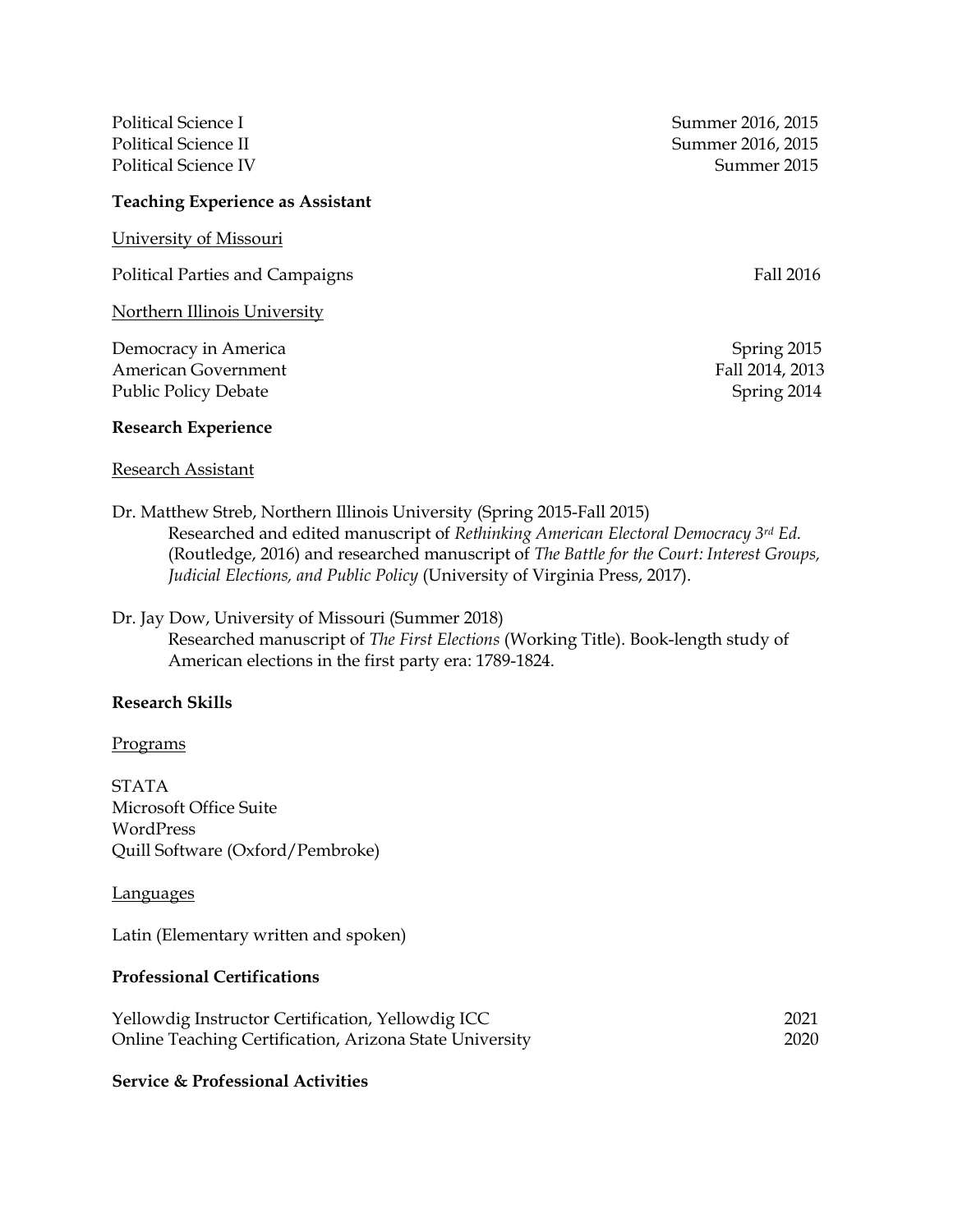| Edited Civic Education Curriculum, Arizona State University                      | 2020-2021 |
|----------------------------------------------------------------------------------|-----------|
| Chair and Discussant, MPSA Panel: Comparative Political Theory                   | 2021      |
| Assistant Director, The Arizona Constitution Project                             | $2019-$   |
| Editor, Starting Points: A Journal of American Principles and American Practices | $2017 -$  |
| Organizer, "(Re)Building American Identities" Conference, U. Missouri            | 2019      |
| Member, Processes Committee, Kinder Institute on Constitutional Democracy        | 2018      |
| President, Graduate Association of Political Scientists, U. Missouri             | 2017-2018 |
| President, Political Science Graduate Student Association, NIU                   | 2015-2016 |

# **Fellowships & Awards**

| JMC Fellow, Jack Miller Center Summer Institute                    | 2019      |
|--------------------------------------------------------------------|-----------|
| Graduate Fellow, Kinder Institute on Constitutional Democracy      | 2017-2019 |
| Research Grant, \$800 (Travel and Archival Work: Kinder Institute) | 2019      |
| Dean L. Yearwood Scholar in American Politics                      | 2019      |
| Travel Grant, \$500 (University of Missouri)                       | 2018-2019 |
| Bryan L. Forbis Scholar in American Politics                       | 2018      |
| SPSA Scholarship                                                   | 2018      |
| Travel Grant, \$500 (University of Missouri)                       | 2017-2018 |
| Travel Grant, \$400 (Northern Illinois University)                 | 2015-2016 |

# **Memberships & Associations**

American Political Science Association Midwest Political Science Association Society of Catholic Social Scientists Jack Miller Center

# **References**

- Justin Buckley Dyer, PhD Professor of Political Science and Director, Kinder Institute on Constitutional Democracy, University of Missouri Email: [dyerjb@missouri.edu](mailto:dyerjb@missouri.edu) Office Phone: 573-882-3777
- S. Adam Seagrave, PhD Associate Professor of Political Science and Associate Director, School of Civic and Economic Thought and Leadership, Arizona State University Email: [adam.seagrave@asu.edu](mailto:adam.seagrave@asu.edu) Office Phone: 480-965-0155
- Jay Dow, PhD Professor of Political Science, University of Missouri Email: [dowj@missouri.edu](mailto:dowj@missouri.edu) Office Phone: 573-882-0047